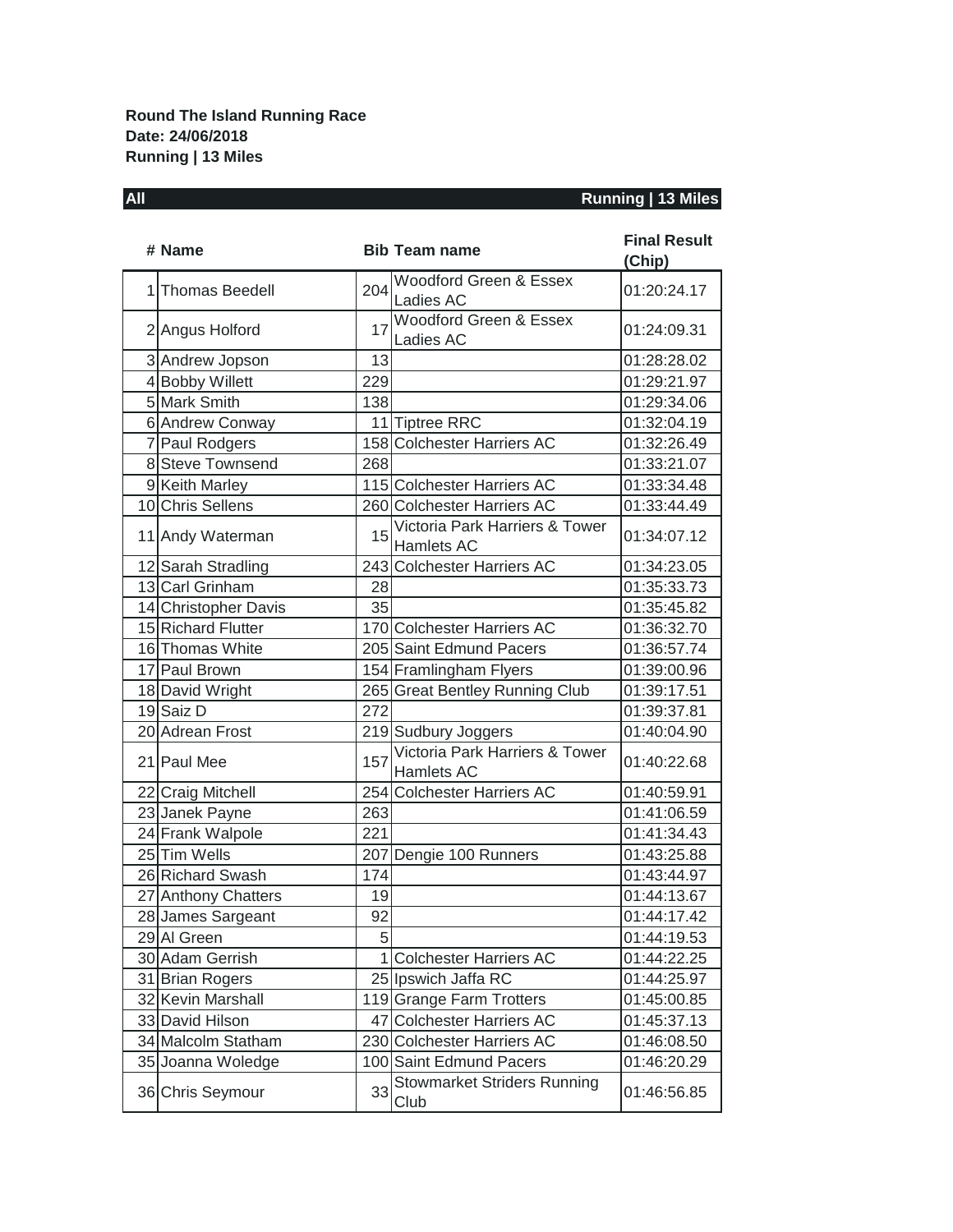| 37 Chris Stokes     |     | 34 North Herts Road Runners                | 01:47:13.97 |
|---------------------|-----|--------------------------------------------|-------------|
| 38 Leon Webster     |     | 226 Springfield Striders RC                | 01:47:25.86 |
| 39 Chris Ogles      | 32  |                                            | 01:47:49.14 |
| 40 Paul Bennett     | 259 |                                            | 01:47:50.31 |
| 41 Robert Hughes    |     | 176 St Edmunds Pacers                      | 01:48:27.68 |
| 42 Jeffries Ella    |     | 271 GoodGym Race Team                      | 01:49:33.03 |
| 43 Paul Budgen      |     | 301 Little Baddow Ridge Runners            | 01:50:07.00 |
| 44 Roy Read         |     | 180 Mid Essex Casuals                      | 01:50:15.50 |
| 45 James Hunt       | 89  |                                            | 01:50:58.30 |
| 46 Tony Wallen      |     | 212 Witham RC                              | 01:51:04.52 |
| 47 Ian Beard        | 81  |                                            | 01:51:17.83 |
| 48 Neil Holland     | 148 |                                            | 01:51:26.24 |
| 49 James Royce      | 91  |                                            | 01:51:44.69 |
| 50 Tommy Driscoll   | 210 |                                            | 01:52:17.95 |
| 51 James Hedger     | 88  |                                            | 01:52:33.40 |
| 52 Jess Gooderham   |     | 97 Saint Edmund Pacers                     | 01:52:36.19 |
| 53 Ian Gooderham    |     | 82 Saint Edmund Pacers                     | 01:52:39.53 |
| 54 Jim Clayton      | 98  |                                            | 01:53:13.21 |
| 55 Adam Sewell      |     | 3 Braintree & District AC                  | 01:53:13.43 |
| 56 Will Green       | 215 |                                            | 01:53:22.76 |
| 57 Russell Richards | 181 |                                            | 01:53:23.48 |
| 58 Tony Daley       | 211 |                                            | 01:53:30.44 |
| 59 Arthur Whiston   |     | 22 Colchester Harriers AC                  | 01:53:30.79 |
| 60 Benjamin Splarn  | 24  |                                            | 01:53:35.68 |
| 61 Louise Cracknell | 235 |                                            | 01:53:54.70 |
| 62 Brigid Wallen    |     | 26 Witham RC                               | 01:53:57.87 |
| 63 Kenny Tovell     |     | 200 Framlingham Flyers                     | 01:54:15.00 |
| 64 Richard Aylen    |     | 223 Dengie 100 Runners                     | 01:54:34.67 |
| 65 Mark Lawes       |     | 79 Tiptree RRC                             | 01:55:00.87 |
| 66 Tracy Harrington |     | 213 Tiptree RRC                            | 01:55:04.52 |
| 67 David Savill     | 50  |                                            | 01:55:09.75 |
| 68 Stuart Jeffery   | 261 |                                            | 01:55:12.25 |
| 69 Stanley Weaver   | 194 |                                            | 01:55:47.70 |
| 70 Lee Holohan      | 252 |                                            | 01:56:07.31 |
| 71 Sandra Webb      |     | 182 Saint Edmund Pacers                    | 01:56:20.30 |
| 72 Gavin Tilling    |     | 240 Little Baddow Ridge Runners            | 01:56:50.93 |
| 73 Chris Aylett     | 31  |                                            | 01:57:18.18 |
| 74 Lee Goddard      |     |                                            |             |
|                     | 126 | <b>Stowmarket Striders Running</b><br>Club | 01:57:51.16 |
| 75 Claire Snow      | 37  |                                            | 01:57:52.87 |
| 76 Mary Narey       | 141 | <b>Stowmarket Striders Running</b><br>Club | 01:57:53.83 |
| 77 Ian Chandler     |     | 238 Halstead Road Runners                  | 01:58:04.28 |
| 78 Ellena Farrow    |     | 257 Cambridge and Coleridge                | 01:58:09.34 |
| 79 Stephen Atkins   |     | 195 Saint Edmund Pacers                    | 01:58:10.60 |
| 80 Adie Thomas      | 4   |                                            | 01:58:23.78 |
| 81 Matt Coughlan    | 143 |                                            | 01:58:51.64 |
| 82 Marc Delea       | 136 |                                            | 01:58:54.15 |
| 83 Nigel Schofield  |     | 150 Saint Edmund Pacers                    | 01:58:55.03 |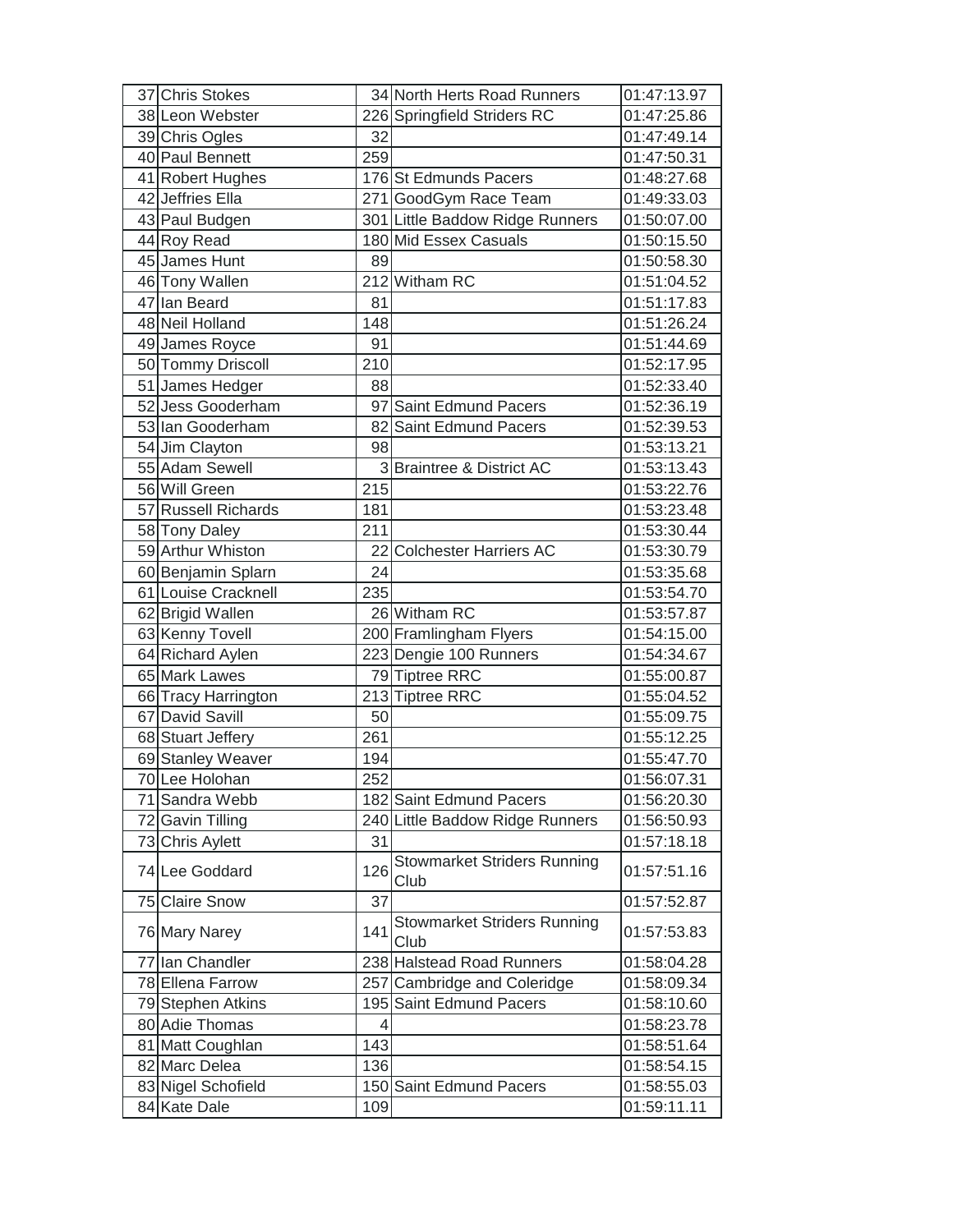| 85 Gary Cole                 | 67             |                                             | 01:59:19.07 |
|------------------------------|----------------|---------------------------------------------|-------------|
| 86 Ruth Bean                 |                | 220 Team Fitmix                             | 01:59:27.89 |
| 87 Philip Read               | 164            |                                             | 01:59:33.86 |
| 88 Claire Splarn             | 38             |                                             | 01:59:43.63 |
| 89 Karis Grayburn            |                | 264 Runfit Essex                            | 02:00:11.71 |
| 90 Michael Splarn            | 144            |                                             | 02:00:12.06 |
| 91 Adam Burgess              | 258            |                                             | 02:00:19.95 |
| 92 Caroliena Cameron         |                | 29 Halstead Road Runners                    | 02:00:32.36 |
| 93 Steve Hunt                |                | 198 Hadleigh Hares AC                       | 02:00:43.34 |
| 94 Mike Hough                | 146            |                                             | 02:00:49.97 |
| 95 Ivan Clark                | 267            |                                             | 02:01:14.39 |
| 96 Lee Blake                 |                | 125 Witham RC                               | 02:01:24.55 |
| 97 Richard Stebbing          | 173            |                                             | 02:01:24.98 |
| 98 Simon Taylor              | 192            |                                             | 02:01:44.66 |
| 99 Craig Brookes             | 41             |                                             | 02:02:30.72 |
| 100 Simon Baker              |                | 256 Tiptree RRC                             | 02:02:41.19 |
| 101 David Saul               |                | 49 Chiltern Harriers AC                     | 02:02:59.30 |
| 102 Jenny Richardson         |                | 270 Colchester Harriers AC                  | 02:03:17.06 |
| 103 Jon ORegan               | 104            |                                             | 02:03:51.71 |
| 104 Jonathan Collins         | 105            |                                             | 02:04:04.85 |
| 105 Phil Jeffries            |                | 161 Halstead Road Runners                   | 02:04:10.67 |
| 106 Andrew Unwin             | 248            |                                             | 02:04:38.23 |
| 107 Kevin Atkins             | 117            |                                             | 02:05:02.50 |
| 108 Andrew Johnson           | 228            |                                             | 02:05:32.62 |
| 109 Elisabeth Connor         |                | 58 Team Fitmix                              | 02:05:42.55 |
| 110 Daniel Hutt              | 42             |                                             | 02:05:55.76 |
| 111 Arabella Gilby           | 262            |                                             | 02:06:02.67 |
| 112 Adam Howard              | $\overline{2}$ |                                             | 02:07:01.05 |
| 113 Hannah Bewick            |                | 74 Framlingham Flyers                       | 02:07:06.29 |
| 114 Tom Hoblyn               |                | 209 Saint Edmund Pacers                     | 02:07:12.02 |
| 115 Amanda Martin            |                | 9 Saint Edmund Pacers                       | 02:07:13.20 |
| 116 Ben Sutherland           | 23             |                                             | 02:07:24.48 |
| 117 Rosanna Holden           |                | 222 Jogging Made Easy                       | 02:08:42.32 |
| 118 Deborah Hitching         |                | 56 Springfield Striders RC                  | 02:08:48.04 |
| 119 Nicholas Looby           |                | 149 Springfield Striders RC                 | 02:08:48.36 |
| 120 Alex Forryan             | 6              |                                             | 02:08:48.80 |
| 121 Katy Leyland             | 114            |                                             | 02:08:52.22 |
| 122 George Firth             | 69             | <b>Stowmarket Striders Running</b><br>Club  | 02:08:54.66 |
| 123 John Warne               |                | 103 Halstead Road Runners                   | 02:09:13.03 |
| 124 Lionel Ravat             | 129            |                                             | 02:09:36.34 |
| 125 Oliver Schofield         |                | 152 Saint Edmund Pacers                     | 02:09:42.33 |
| 126 Faye Sully               | 66             |                                             | 02:09:44.37 |
| 127 Holmes-Mallitt Stephanie | 78             | <b>Woodbridge Shufflers Running</b><br>Club | 02:09:48.15 |
| 128 Gerry Greenwood          |                | 70 Witham RC                                | 02:10:06.24 |
| 129 David Southgate          | 52             |                                             | 02:10:12.98 |
| 130 Nic Vincent              |                | 233 Tiptree RRC                             | 02:10:47.09 |
| 131 Jo Bisset-Smith          |                | 99 Lowestoft Road Runners                   | 02:11:04.98 |
| 132 Kate Finch               |                | 246 Tiptree RRC                             | 02:11:07.79 |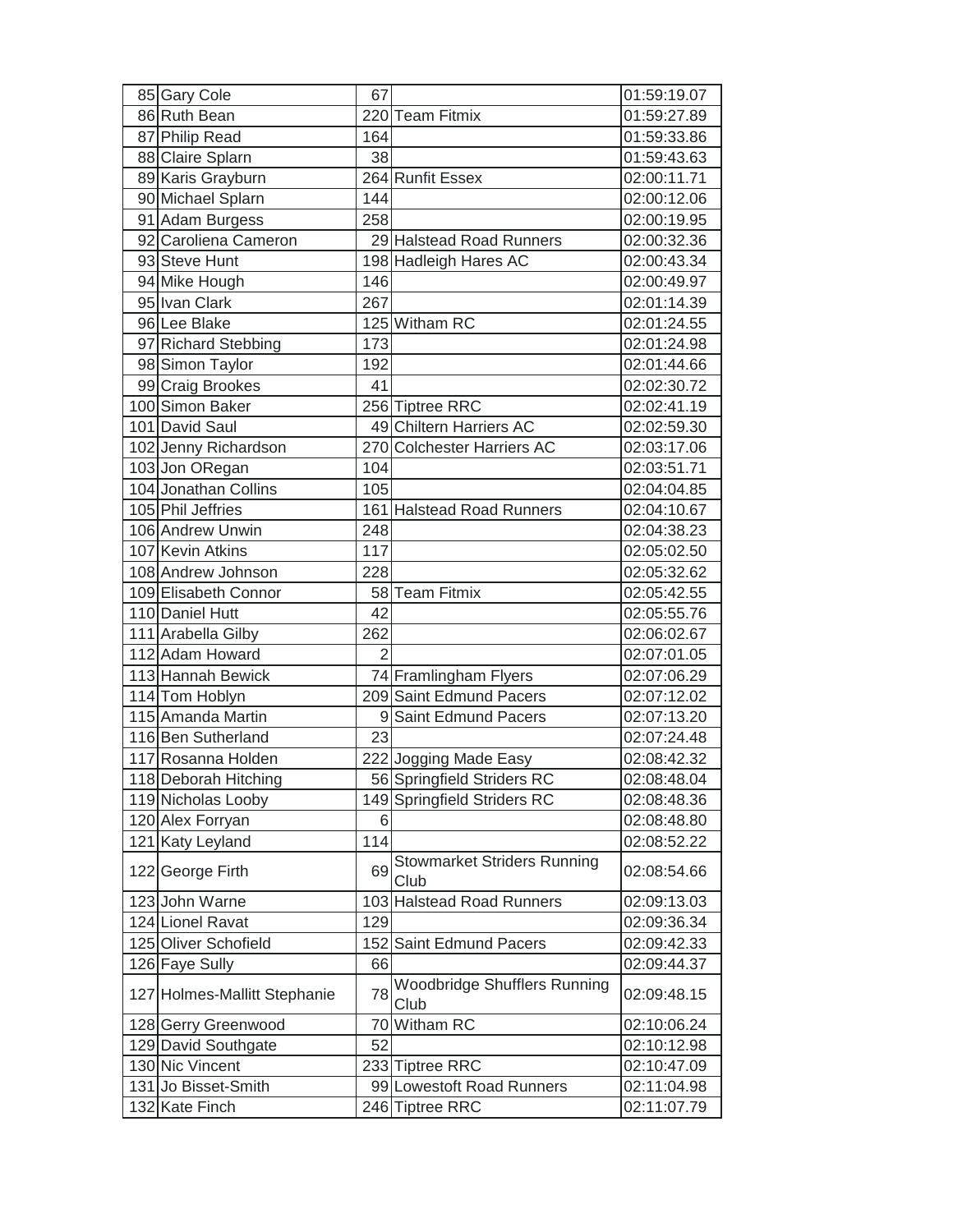| 133J O'Connell                         | 247 |                                            | 02:11:08.08                |
|----------------------------------------|-----|--------------------------------------------|----------------------------|
| 134 Simon Chamberlain                  | 237 |                                            | 02:11:09.60                |
| 135 MARK WIGLEY                        | 139 |                                            | 02:11:25.78                |
| 136 Michael Young                      | 145 |                                            | 02:11:36.93                |
| 137 Amber Fox-Hammond                  | 10  |                                            | 02:11:37.17                |
| 138 Richard McEnery                    | 172 |                                            | 02:11:44.45                |
| 139 Emma Hollis                        | 225 |                                            | 02:11:50.60                |
| 140 Madeleine Spence                   | 134 |                                            | 02:11:54.21                |
| 141 Laura Markwardt                    | 124 |                                            | 02:12:18.47                |
| 142 David Lumby                        | 48  |                                            | 02:13:03.37                |
| 143 Phil Poulter                       | 162 |                                            | 02:13:08.12                |
| 144 Charlotte Monks                    |     | 30 Team Fitmix                             | 02:13:57.13                |
| 145 Carina Taylor                      |     | 244 Witham Running Club                    | 02:14:08.72                |
| 146 Shelly Bennett                     |     | 187 Braintree & District AC                | 02:14:09.35                |
| 147 Tamsin Ward                        | 203 |                                            | 02:14:39.75                |
| 148 Stephen Jay                        | 196 |                                            | 02:15:25.96                |
| 149 Hannah Grinham                     | 75  |                                            | 02:15:51.77                |
| 150 David Shone                        | 51  |                                            | 02:15:53.88                |
| 151 Cliff Adsms                        | 40  |                                            | 02:16:30.31                |
| 152 Thomas Raven                       |     | 224 Dengie 100 Runners                     | 02:16:58.52                |
| 153 Anna Young                         |     | 18 Harwich Runners                         | 02:17:19.23                |
| 154 Lottie Armitage                    | 132 |                                            | 02:17:21.86                |
| 155 Louise Goddard                     | 133 | <b>Stowmarket Striders Running</b><br>Club | 02:17:46.16                |
| 156 David Waterman                     | 53  |                                            | 02:17:56.89                |
| 157 Elizabeth Heard                    | 59  |                                            | 02:18:44.25                |
| 158 Alison Vincent                     |     | 234 Tiptree RRC                            | 02:19:13.83                |
| 159 John Yell                          |     | 242 Running Colchester                     | 02:19:32.50                |
| 160 Dot Salmon                         | 57  |                                            | 02:20:26.85                |
| 161 Jack Berry                         | 85  |                                            | 02:20:50.44                |
| 162 Lorraine Baker                     |     | 255 Tiptree RRC                            | 02:21:23.11                |
| 163 Stacy Hember                       |     | 193 Tiptree RRC                            | 02:21:25.47                |
| 164 Darren Lockley                     | 45  |                                            | 02:21:45.12                |
| 165 Lee Burton                         | 245 |                                            | 02:22:13.94                |
| 166 Katie Cresswell-Maynard            | 111 |                                            | 02:22:48.03                |
| 167 Emma Cresswell-Maynard             |     |                                            |                            |
| 168 Joanna Blyth                       | 61  |                                            | 02:22:48.27                |
|                                        |     | 217 Felixstowe Road Runners                | 02:22:57.89                |
| 169 Sue Archer                         |     | 236 Tiptree RRC                            | 02:23:06.01                |
| 170 Steve Bright                       | 197 |                                            | 02:23:34.70                |
| 171 Christopher Finnigan               | 36  |                                            | 02:26:05.15                |
| 172 Sharmeela Harris                   | 185 |                                            | 02:26:06.08                |
| 173 Daniel Tunbridge                   |     | 43 Dengie 100 Runners                      | 02:26:26.96                |
| 174 Hayley Harper                      |     | 76 Ipswich Jaffa RC                        | 02:27:09.30                |
| 175 Steve Wilding                      |     | 218 Ipswich Jaffa                          | 02:27:09.40                |
| 176 Barbara Alexander                  |     | 239 Little Baddow Ridge Runners            | 02:27:18.04                |
| 177 Paula Tilling                      | 241 | Little Baddow Ridge Runners                | 02:27:18.26                |
| 178 Simon Fitzgerald                   | 189 |                                            | 02:27:27.37                |
| 179 Tommy Bond                         | 266 |                                            | 02:27:50.35                |
| 180 Nicky Santomauro<br>181 Fay Smalls | 232 | 65 Colchester Harriers AC                  | 02:27:58.68<br>02:28:26.93 |